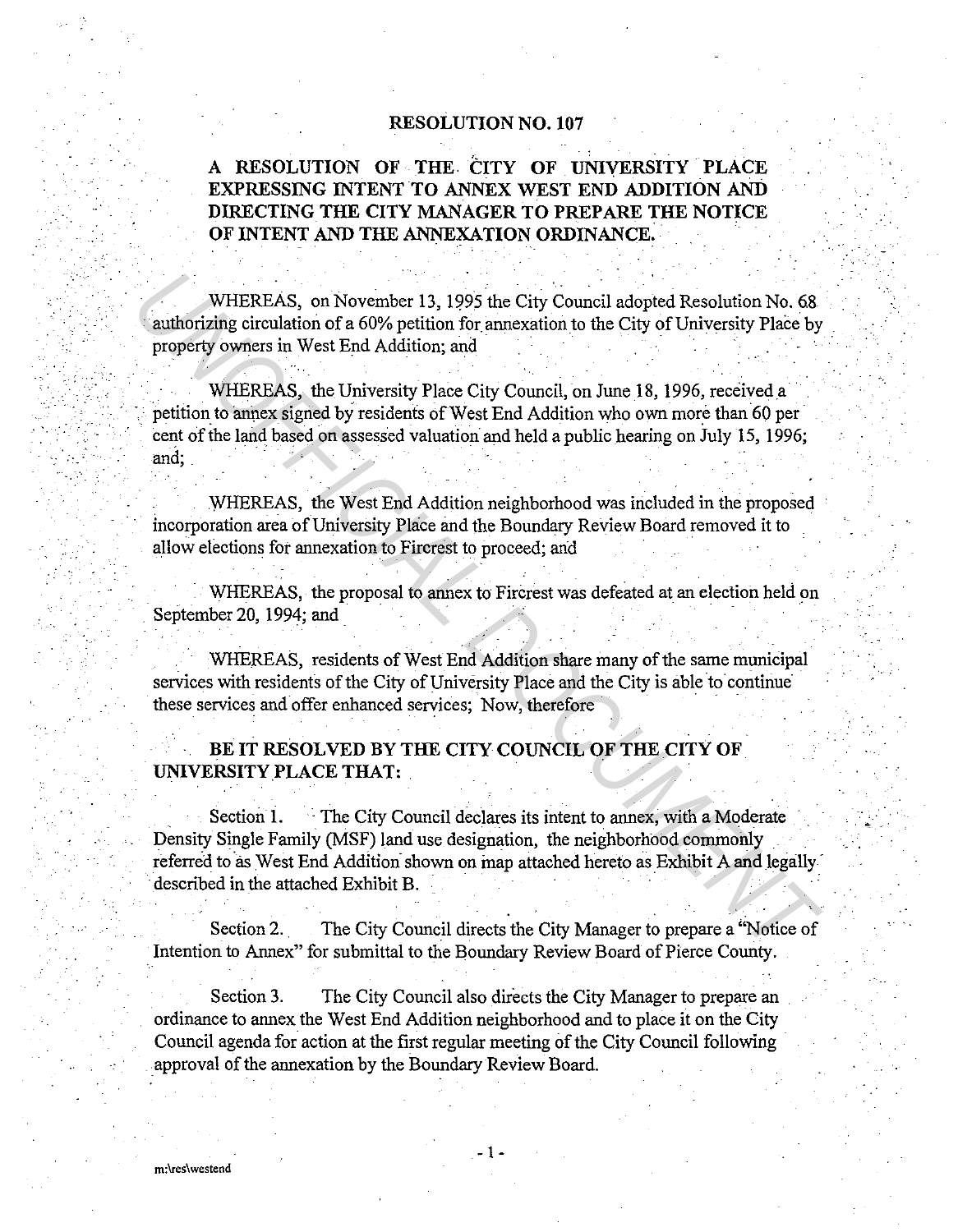Section 4. This resolution shall become effectively immediately upon adoption.

ADOPTED BY THE CITY COUNCIL ON JULY 15, 1996.

cuol'

Ronald L. Williams, Mayor

ATTEST:

Susan Matthew, City Clerk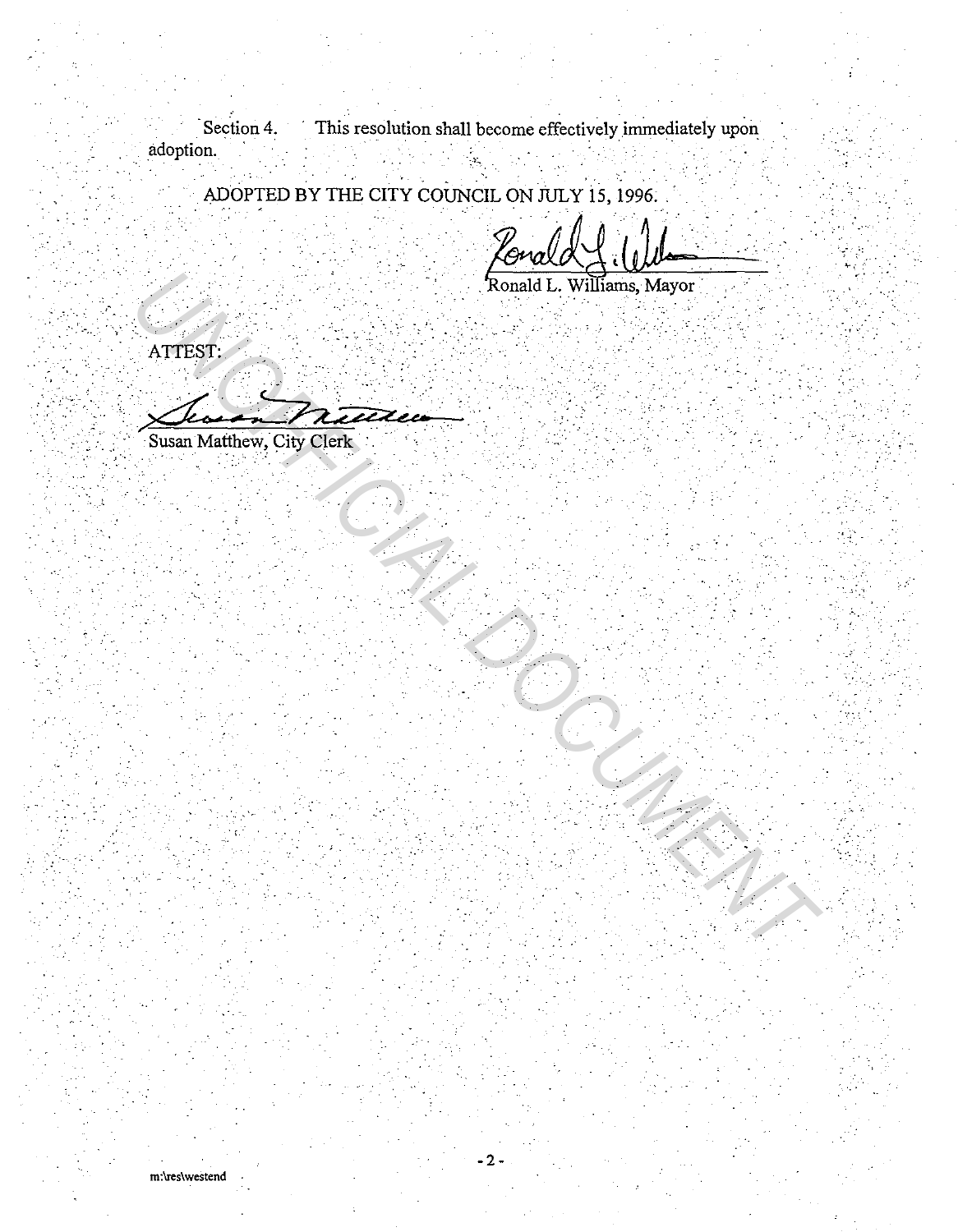